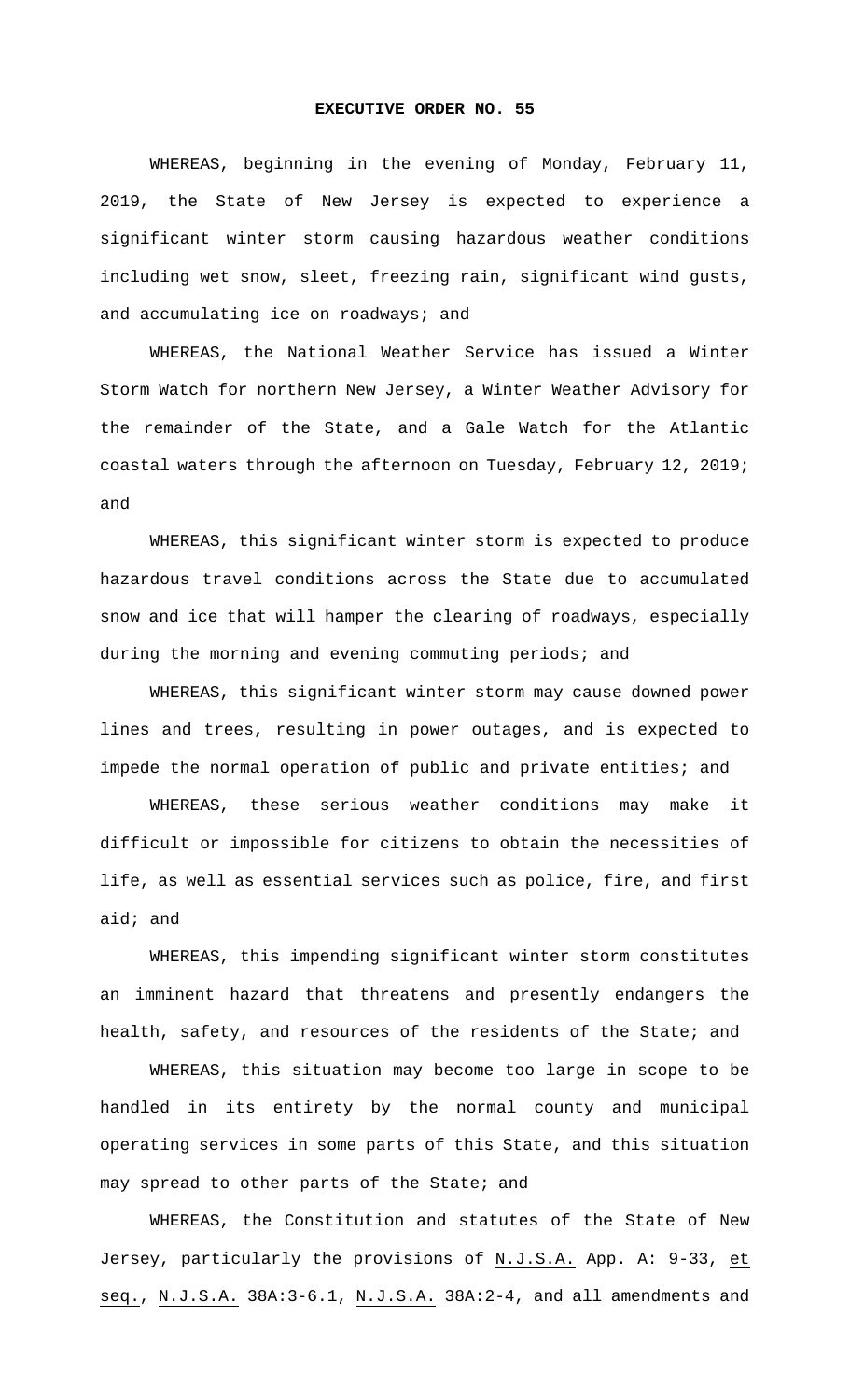supplements thereto, confer upon the Governor of the State of New Jersey certain emergency powers;

NOW, THEREFORE, I, PHILIP D. MURPHY, Governor of the State of New Jersey, in order to protect the health, safety, and welfare of the people of the State of New Jersey DO DECLARE and PROCLAIM that a State of Emergency exists throughout the State of New Jersey, effective at 12:00 a.m., on February 12, 2019; and I hereby ORDER and DIRECT the following:

1. I authorize and empower the State Director of Emergency Management, who is the Superintendent of State Police, to implement the State Emergency Operations Plan and to direct the activation of county and municipal emergency operations plans, as necessary, and to coordinate the recovery effort from this emergency with all governmental agencies, volunteer organizations, and the private sector.

2. I authorize and empower, in accordance with N.J.S.A. App. A:9-33, et seq., as supplemented and amended, the State Director of Emergency Management, who is the Superintendent of State Police, through the police agencies under his control, to determine and control the direction of the flow of vehicular traffic on any State or interstate highway, municipal or county road, and any access road, including the right to detour, reroute, or divert any or all traffic and to prevent ingress or egress from any area that, in the State Director's discretion, is deemed necessary for the protection of the health, safety, and welfare of the public, and to remove parked or abandoned vehicles from such roadways as conditions warrant.

3. I authorize and empower the Attorney General, pursuant to the provisions of N.J.S.A. 39:4-213, acting through the Superintendent of State Police, to determine and control the

2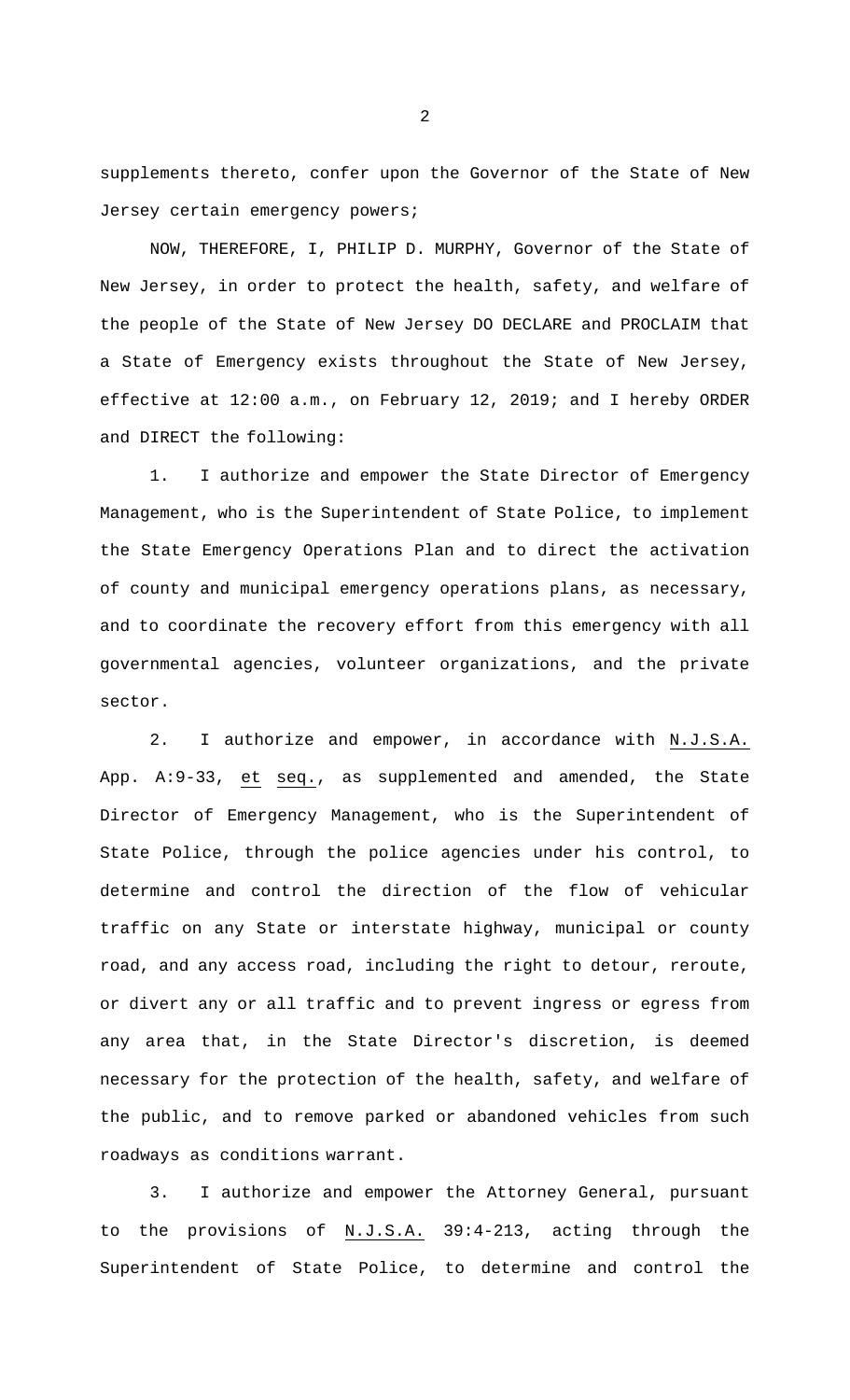direction of the flow of vehicular traffic on any State or interstate highway, municipal or county road, and any access road, including the right to detour, reroute, or divert any or all traffic, to prevent ingress or egress, and to determine the type of vehicle or vehicles to be operated on such roadways. I further authorize all law enforcement officers to enforce any such order of the Attorney General or Superintendent of State Police within their respective municipalities.

4. I authorize and empower the State Director of Emergency Management to order the evacuation of all persons, except for those emergency and governmental personnel whose presence the State Director deems necessary, from any area where their continued presence would present a danger to their health, safety, or welfare because of the conditions created by this emergency.

5. I authorize and empower the State Director of Emergency Management to utilize all facilities owned, rented, operated, and maintained by the State of New Jersey to house and shelter persons who may need to be evacuated from a residence, dwelling, building, structure, or vehicle during the course of this emergency.

I authorize and empower the executive head of any agency or instrumentality of the State government with authority to promulgate rules to waive, suspend, or modify any existing rule, where the enforcement of which would be detrimental to the public welfare during this emergency, notwithstanding the provisions of the Administrative Procedure Act or any law to the contrary for the duration of this Executive Order, subject to my prior approval and in consultation with the State Director of Emergency Management. Any such waiver, modification, or suspension shall be promulgated in accordance with N.J.S.A. App. A:9-45.

3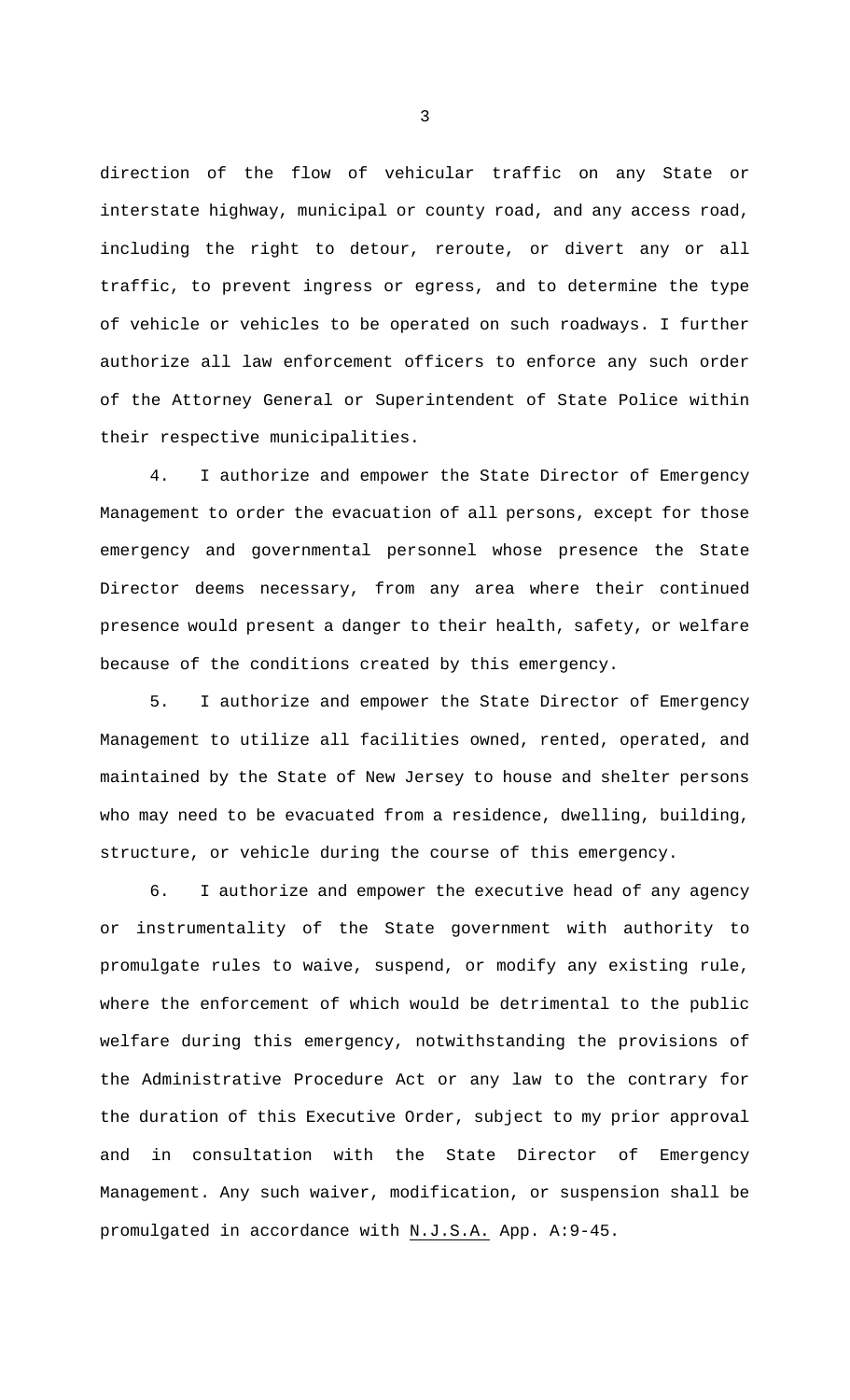7. I authorize and empower the Adjutant General, in accordance with N.J.S.A. 38A: 2-4 and N.J.S.A. 38A: 3-6.1, to order to active duty such members of the New Jersey National Guard who, in the Adjutant General's judgment, are necessary to provide aid to those localities where there is a threat or danger to the public health, safety, and welfare and to authorize the employment of any supporting vehicles, equipment, communications, or supplies as may be necessary to support the members so ordered.

8. In accordance with the N.J.S.A. App. A:9-34 and N.J.S.A. App. A:9-51, I reserve the right to utilize and employ all available resources of the State government and of each and every political subdivision of the State, whether of persons, properties, or instrumentalities, and to commandeer and utilize any personal services and any privately-owned property necessary to protect against this emergency.

9. In accordance with N.J.S.A. App. A:9-40, no municipality, county, or any other agency or political subdivision of this State shall enact or enforce any order, rule, regulation, ordinance, or resolution which will or might in any way conflict with any of the provisions of this Order, or which will in any way interfere with or impede the achievement of the purposes of this Order.

10. It shall be the duty of every person or entity in this State or doing business in this State and of the members of the governing body and every official, employee, or agent of every political subdivision in this State and of each member of all other governmental bodies, agencies, and authorities in this State of any nature whatsoever, to cooperate fully with the State Director of Emergency Management in all matters concerning this state of emergency.

4